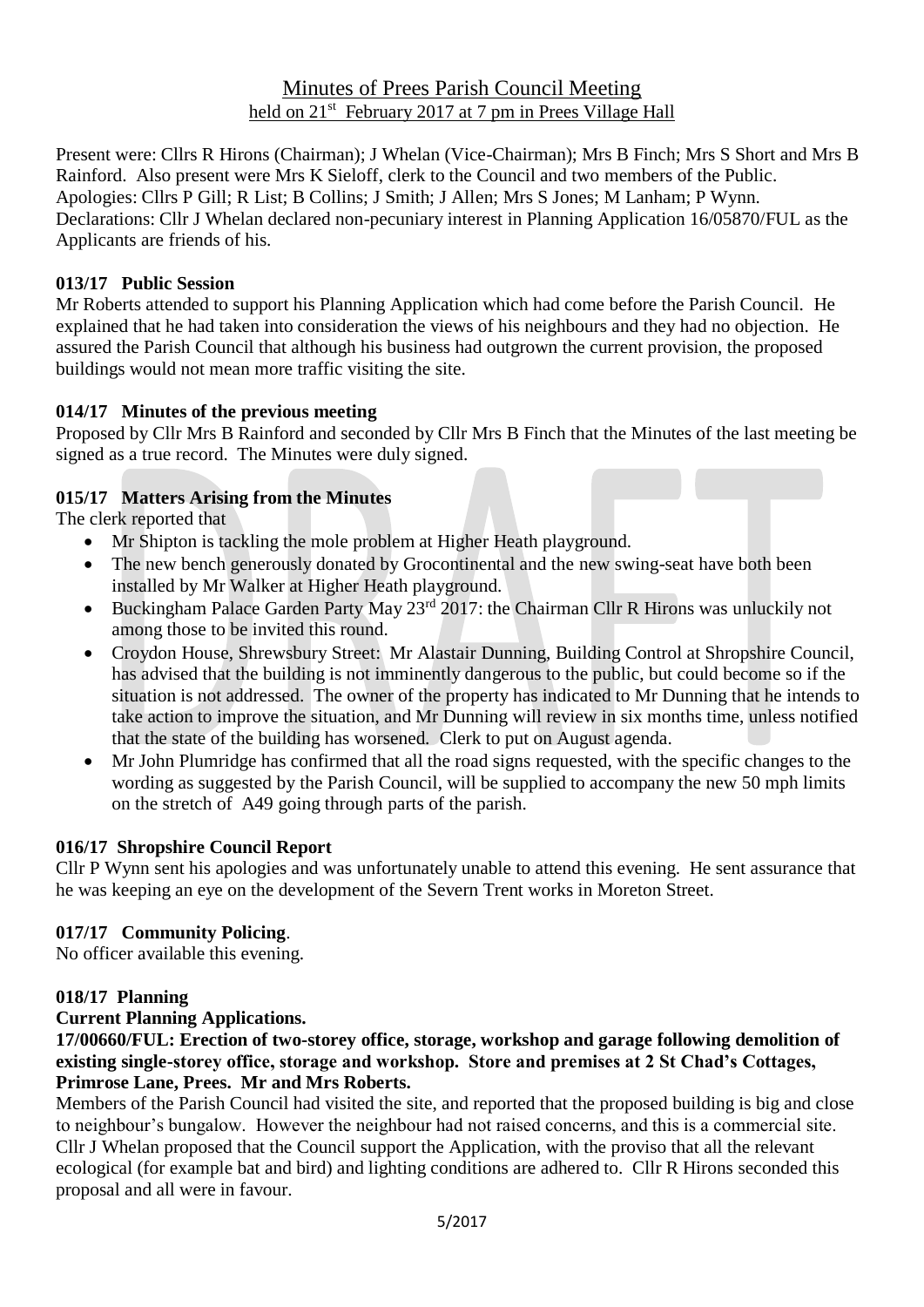### **16/03556/FUL: Application under Section 73a of the Town and Country Planning Act 1990 for the permanent retention of two poly-tunnels to house free-range egg-laying birds. Smithy Cottage, Sandford, Whitchurch, Shropshire. Mr R Haynes.**

Concern was expressed by the Council about the assurances given by the Applicant in his letter. What would happen if his arrangement to have all waste removed by a neighbouring farmer, breaks down? It was felt that this is not an ideal site for this kind of business and certainly seven day a week operation will be a nuisance to neighbours. It has proved difficult to sort the truth out among the claims and counter-claims, and it was felt by the Council that increasing the size of the operation can only increase problems and opposition. Cllr R Hirons proposed that the Council's objection to the Application should again be registered, due to the Council's severe reservations and Cllr J Whelan seconded this. All were in favour.

#### **17/00311/FUL : Erection of conservatory to side elevation : Woodside, Lacon St, Prees, Shropshire. Mr L Owen.**

The Council saw no reason to object to this Application. Cllr J Whelan proposed that the Council's support should be registered and this was seconded by Cllr Mrs S Short. All were in favour.

## **16/05870/FUL : Erection of dwelling and associated garage/workshop following demolition of modern lean-to garage: formation of vehicular access. Land to rear of Walford House, 24 Shrewsbury Street, Prees, Shropshire. Dr and Mrs G Carter.**

The Council was of the view that the proposed dwelling is of an appropriate size and design for its site, and that access is the only concern. Cllr R Hirons proposed that the Council's support for the Application be registered, with the conditions that Highways look at visibility between road and site to check suitability; that the Tree Officer oversees the management of trees on site and that archaeological features of the site are taken into account during the build. Cllr Mrs S Short seconded this and all were in favour. Cllr J Whelan abstained.

### **17/00667/FUL : Conversion of stable/garage block to form one residential unit to include insertion of doors/windows/rooflights. Proposed barn conversion at Aychley Farm, Aychley, Market Drayton, Shropshire. Mr N Anderson.**

The Council saw no reason to object to this proposal: the plans maintain the original size of the building and preserve it. Cllr Mrs B Rainford proposed that the Council's support be registered and Cllr J Whelan seconded this. All were in favour.

## Planning decisions received:

**16/05657/OUT :** Outline application for the erection of up to five dwellings to include access off Shrewsbury Street with formation of visibility splay. Proposed residential development to the west of Shrewsbury Street, Prees, Shropshire. **Withdrawn**.

**16/04846/FUL :** Erection of five dwellings and associated access. Proposed development land at former garage site, Manor Place, Higher Heath, Nr Whitchurch, Shropshire. **Permission granted**

# **019/17 Parish Matters.**

- Moreton Street: Severn Trent drainage works. These works are nearly finished. Clerk to email Cllr P Wynn to enquire about plans for resurfacing by Shropshire Council.
- **Prees Village Hall Meeting.** Cllr Mrs S Short reported that fifteen interested people attended and there were half a dozen who were willing to be on a management committee. Mr Ian Henderson was willing to take on the role of Chairman on the Board of Trustees. Parish Council representation on both management committee and board of trustees was discussed and approved. These individuals could be nominated each year at the Parish Council's AGM. It is hoped that two members of the current management committee will agree to stay on as trustees on the new board. (Maureen Owen has already agreed to be one of them.) Clerk to find out if there is a document that everyone needs to sign when the new management committee and board of trustees are formed.
- **Future of Higher Heath Pavilion.** A public meeting has been arranged for the discussion of the future of the Pavilion on Tuesday  $7<sup>th</sup>$  March 2017 at 7 pm in Higher Heath Village Hall. The meeting is advertised on Parish Council noticeboards in Prees, Fauls and Higher Heath; at the Pavilion itself and in the Venture. Cllrs Mrs S Jones and J Allen also had posters to display locally.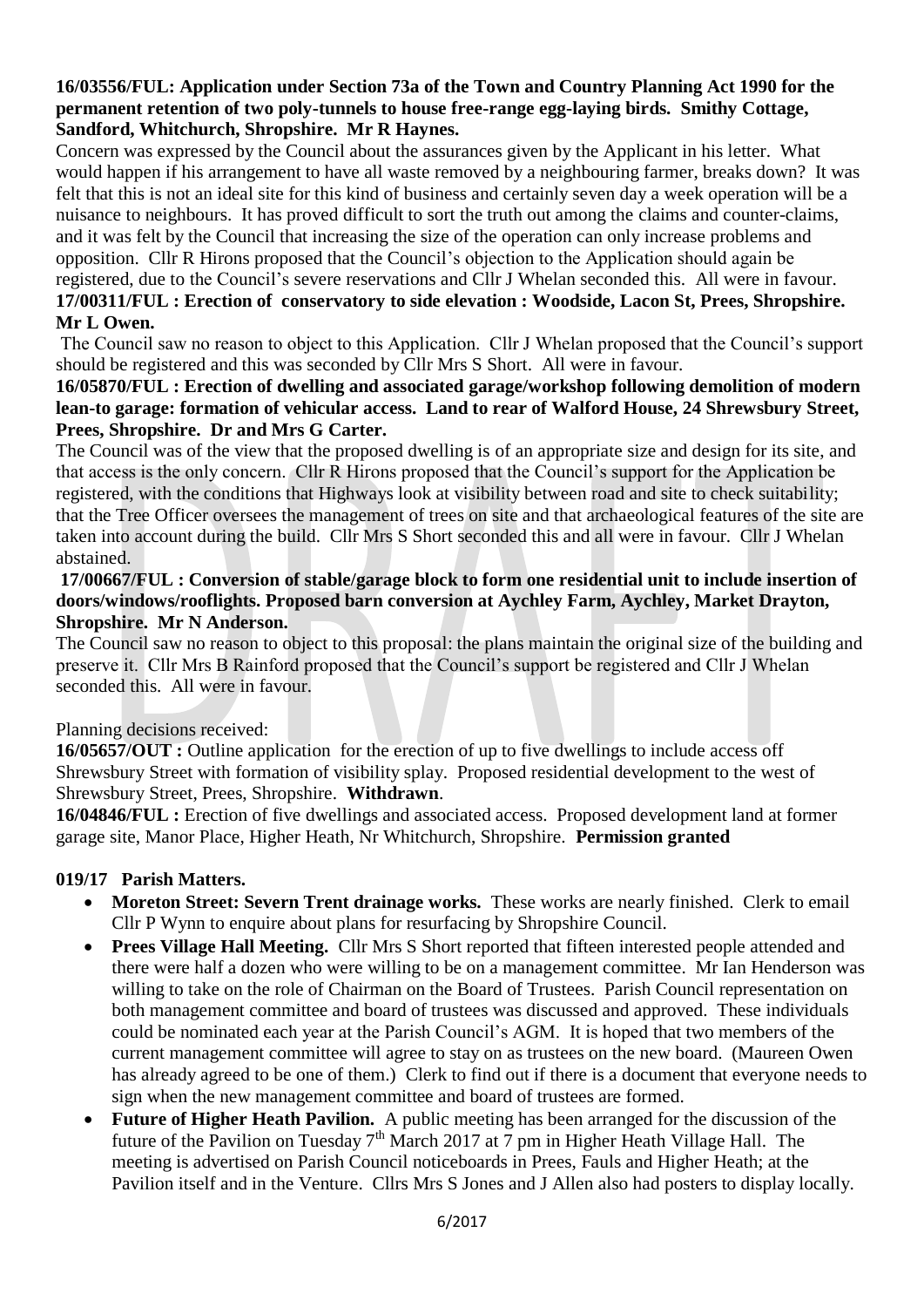- **Maintenance of churchyard and gardens at United Reform Church, Mill Street, Prees.** Cllrs expressed themselves confused here: surely the church in Mill Street is Congregationalist? Clerk to check the facts and matter to be carried forward to next agenda.
- **Changes to arrangements for waste collection.** It was decided to carry this matter forward to next agenda.

# **020/17 Parish Council Matters**

**Training opportunities:** Clerk sought approval to attend

 1. Clerk's Time Management training: 27th February 2017 2-5 pm at Shirehall, and

2. Year-end/Audit training: 17th March 2017 2-5 pm at Shirehall.

 Cllr R Hirons proposed that the clerk should attend these two courses at the Council's expense. Cllr Mrs S Short seconded this and all were in favour.

- Lime trees, Whitchurch Road. Three estimates had been received for the work of raising the canopies of the twenty trees and clearing the area on which they stand. These ranged from £460.00 to £1050.00. Cllr Mrs S Short proposed that Mr John Walker of Gardening Services be asked to do the work. Cllr Mrs B Rainford seconded this and all were in favour.
- **Wrafton Terrace, Whitchurch Road.** Mr John Walker of Gardening Services prunes the shrubs and tidies this area every year. His quote for the work this year is £275.00 which shows a small increase in cost to the Council reflecting only his own increased costs. Cllr Mrs S Short proposed that Mr Walker should be asked to do the work and this was seconded by Cllr Mrs B Rainford. All were in favour.
- **Whitchurch Road streetlamps nos 3 and 5: replacement of lanterns will cost £209.16 each.** The Council advised the clerk that their policy was to replace old uneconomic lanterns with new 36w PL lanterns as they became due. Cllr R Hirons proposed the expenditure and Cllr J Whelan seconded it. All were in favour.
- **New laptop for clerk**. Quote received from Technochip Computers for business grade Fujitsu i5 laptop with Windows 10 Pro and Microsoft Office software. £993.01 including VAT, with an optional £45.00 trade-in for old laptop. (Hard-drive to be wiped and then destroyed.) The price includes setting up of new computer; transfer of data and any follow-up support required. Cllr Mrs B Rainford proposed that Technochip's quote be accepted and this was seconded by Cllr Mrs S Short. All were in favour.
- **Equipment launch at Higher Heath Playground**: the Council regrets that the publicity event planned will have to be postponed until after the local elections to avoid contravening guidance concerning self-promotion. Cllr J Whelan offered to convey this decision to Ms Hazel Ruscoe at Grocontinental.
- **Lighteach Road; streetlamp nuisance.** Cllr M Lanham had sent a report detailing the continuing distress of the residents having to tolerate the nuisance of the intrusive streetlight. The latest attempt to resolve the situation, the application of a specialist paint, is not working. Clerk to follow up and to enquire of Jones Streetlighting why a guard, originally suggested by that Company as the solution, was subsequently deemed not suitable.

# **021/17 Accounting matters.**

# **Payment of Accounts:**

Cllr Mrs S Short proposed and Cllr Mrs B Rainford seconded that the following invoices should be paid: Accounts for Payment: February 21<sup>st</sup> 2017.

| £419.43 |
|---------|
| £159.10 |
| £125.62 |
| £697.20 |
|         |